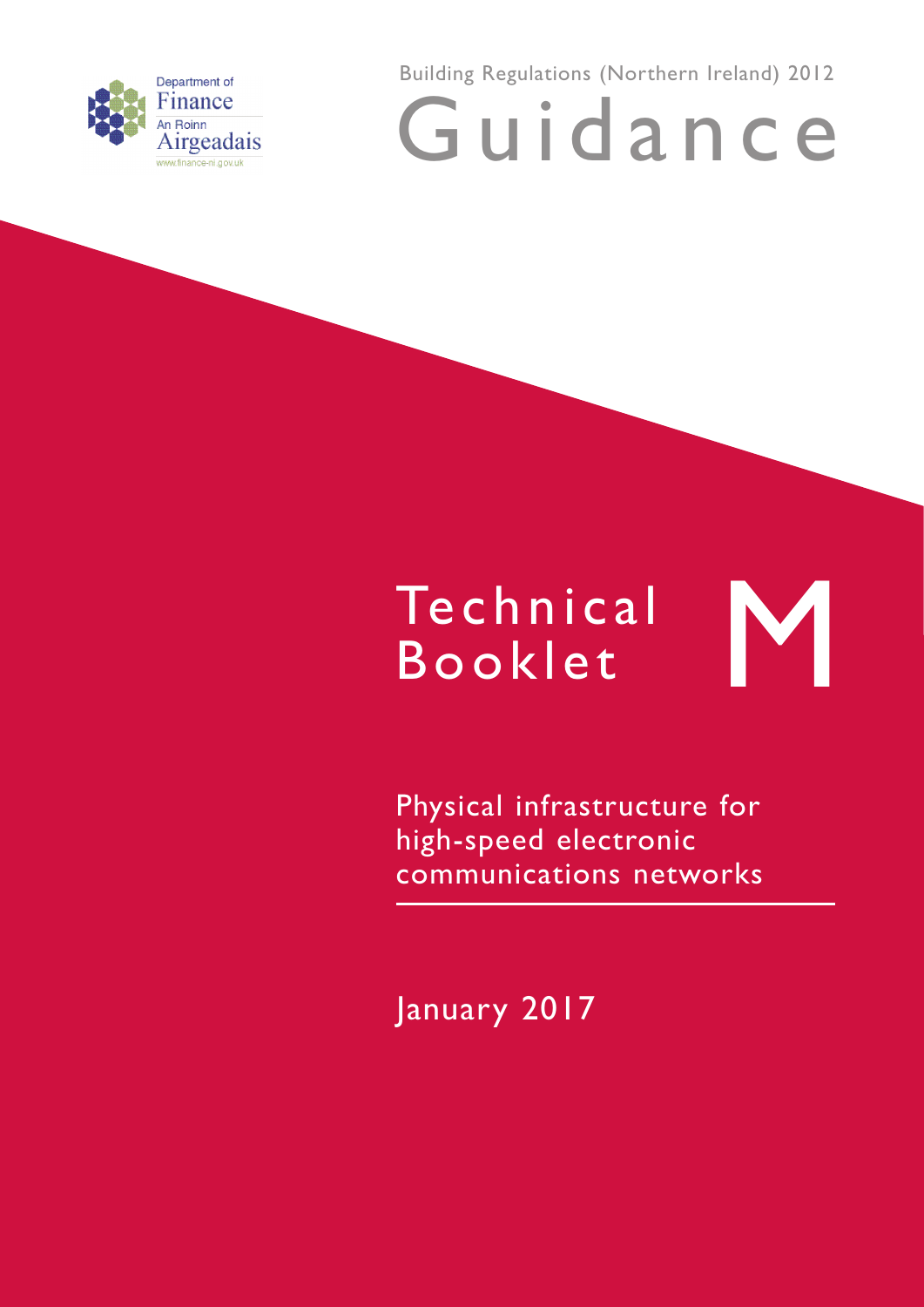# **Blank**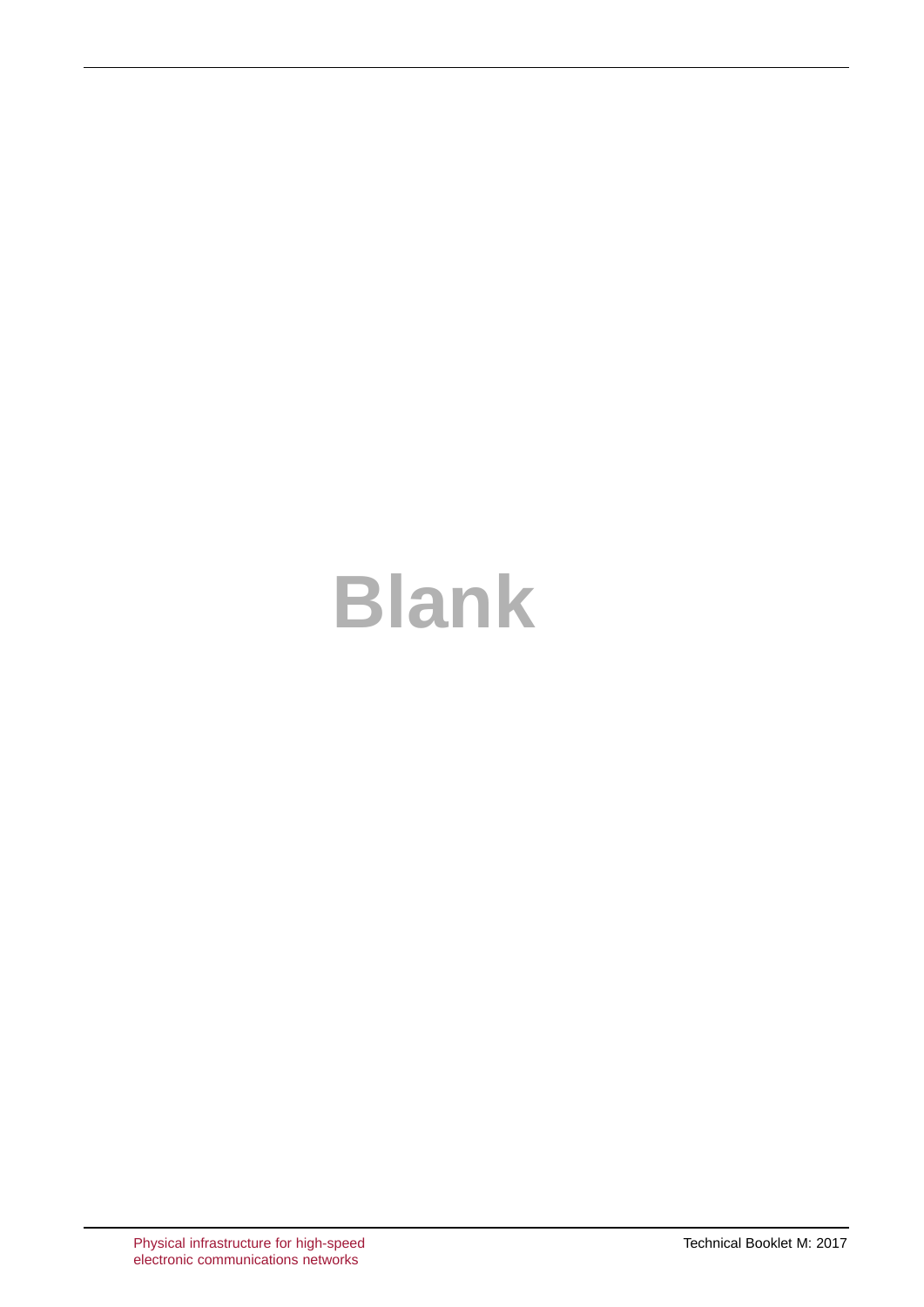## **Contents**

| <b>Introduction</b>                                  |                                                       | $\overline{2}$   |
|------------------------------------------------------|-------------------------------------------------------|------------------|
|                                                      | <b>Technical Booklets</b>                             |                  |
| <b>This Technical Booklet</b>                        |                                                       | $\overline{2}$   |
| Protected buildings                                  |                                                       | 3                |
| Other legislation                                    |                                                       | 3                |
| Further information                                  |                                                       | 4                |
| <b>Part M Regulations</b>                            |                                                       | 5                |
|                                                      | Guidance - Performance and introduction to provisions | $\overline{7}$   |
|                                                      | In-building physical infrastructure                   | $\overline{7}$   |
| <b>Section 1</b>                                     | <b>General</b>                                        | 8                |
| <b>Definitions</b>                                   |                                                       | 8                |
| Application                                          |                                                       | 8                |
| <b>Technical risks</b>                               |                                                       | $\boldsymbol{9}$ |
| <b>Section 2</b>                                     | In-building physical infrastructure                   | 10               |
| Introduction                                         |                                                       | 10               |
| Location of points                                   |                                                       | 10               |
| In-building physical infrastructure                  |                                                       | 10               |
| Other broadband delivery technologies                |                                                       | 12               |
| <b>Appendix A</b><br><b>Publications referred to</b> |                                                       | 14               |

1

page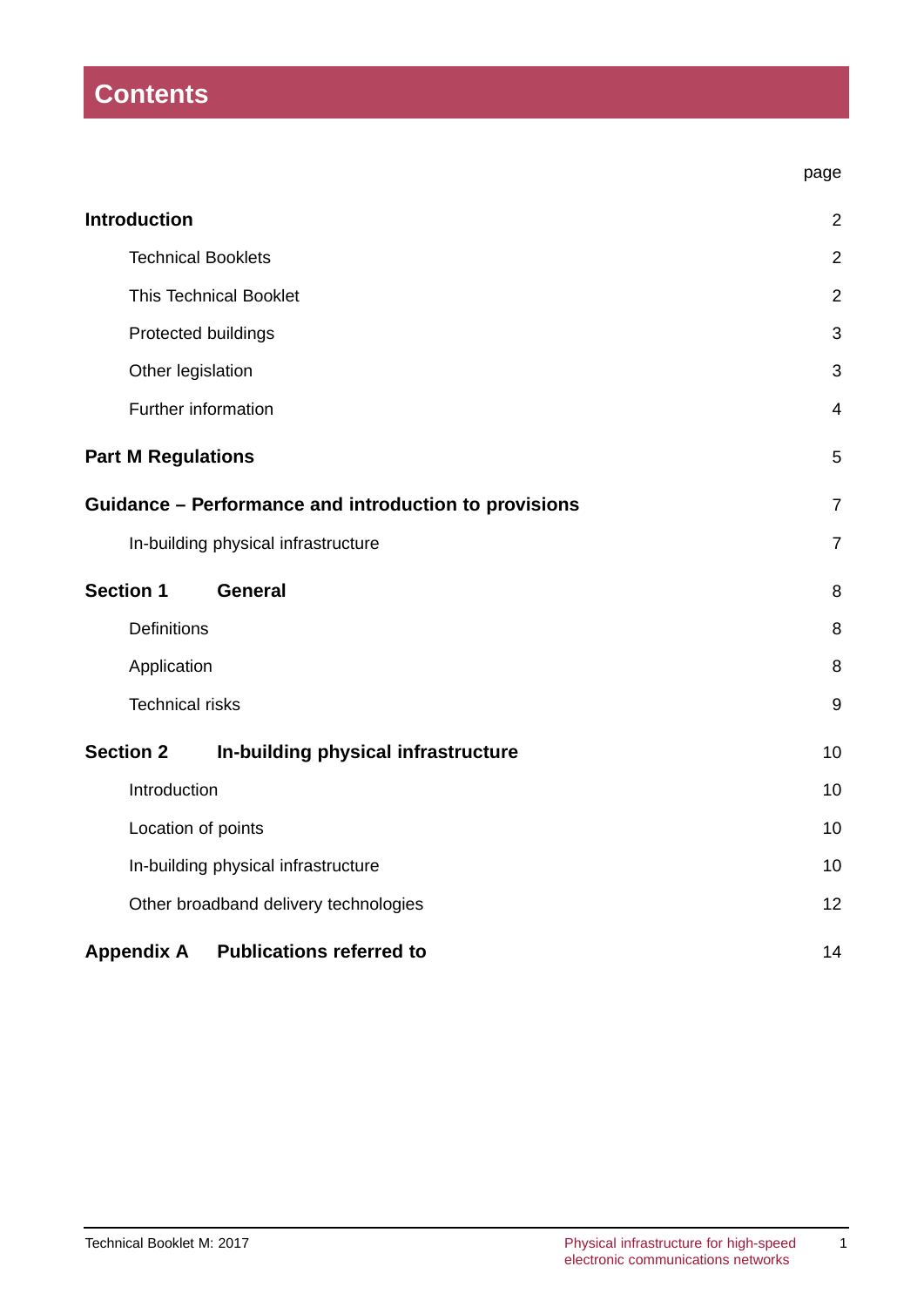#### **Technical Booklets**

This Technical Booklet, which takes effect on 1st January 2017, is one of a series that has been prepared by the Department of Finance (the Department) for the purpose of providing practical guidance with respect to the technical requirements of the Building Regulations (Northern Ireland) 2012 (as amended) (the Building Regulations).

At the back of each Technical Booklet is a list of all the Technical Booklets that have been prepared and published by the Department for this purpose.

The guidance given in a Technical Booklet includes performance standards and design provisions relating to compliance with specific aspects of the Building Regulations for the more common building situations.

If the guidance in a Technical Booklet is followed there will be a presumption of compliance with the requirements of those Building Regulations covered by that guidance. However, this presumption can be overturned, so simply following the guidance does not guarantee compliance. For example, if a particular circumstance is not one of the more common building situations the design provisions given in the Technical Booklet may not be appropriate.

**There are likely to be alternative ways of demonstrating compliance with the relevant requirements of the Building Regulations other than by following a design provision given in a Technical Booklet.There is therefore no obligation to adopt any particular provision set out in a Technical Booklet, should you decide to comply in some other way. However, you will have to demonstrate that your alternative solution meets the relevant requirements of the Building Regulations by those other means.**

## **This Technical Booklet**

#### **Requirements**

The guidance contained in this Technical Booklet relates only to the requirements of regulation 77B. The work will also have to comply with all other relevant requirements of the Building Regulations.

#### **Materials and workmanship**

Any building work which is subject to requirements imposed by Part A of the Building Regulations should be carried out in accordance with regulation 23 of those regulations. Guidance on meeting these requirements for materials and workmanship is given in Technical Booklet B which supports Part B.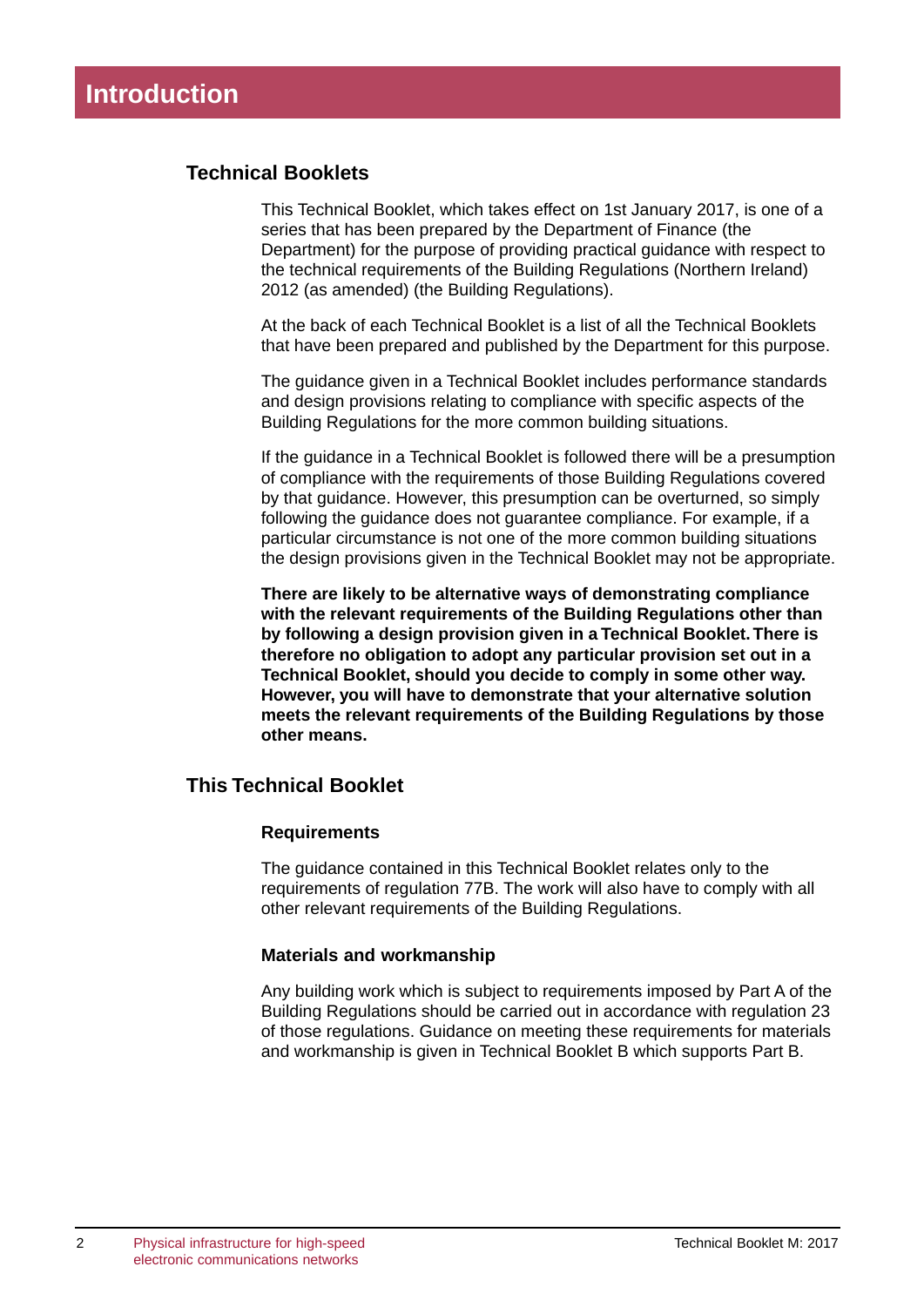The Building Regulations are made for specific purposes, primarily securing the health, safety, welfare and convenience of people and for the conservation of fuel and power. Standards and technical approvals are relevant guidance to the extent that they relate to these purposes. However, they may also address other aspects of performance such as serviceability, or aspects which although they relate to health and safety are not covered by the Building Regulations.

#### **Named standards**

Where this Technical Booklet makes reference to a named standard, the relevant version of the standard is the one listed in Appendix A. However, if this version has been replaced or updated by the issuing standards body, the new version may be used as a source of guidance provided that it continues to address the relevant requirements of the Building Regulations.

## **Diagrams**

The diagrams in this Technical Booklet supplement the text. They do not show all the details of construction and are not intended to illustrate compliance with any other requirement of the Building Regulations. They are not necessarily to scale and should not be used as working details.

## **Protected buildings**

District councils have a duty to take account of the desirability to preserve the character of protected buildings when carrying out their functions under Building Regulations. Therefore, where work is to be carried out to a protected building to comply with Part M or any other Part of the Building Regulations, special consideration may be given to the extent of such work for compliance where it would unacceptably alter the character or appearance of the building. Protected buildings are defined in Article 3A(2) of the Building Regulations (Northern Ireland) Order 1979 (as amended).

## **Other legislation**

The provisions of this Technical Booklet relate to the requirements of Building Regulations and do not include measures which may be necessary to meet the requirements of other legislation. Such other legislation may operate during the design or construction stages or when a building is brought into use and can extend to cover aspects which are outside the scope of the Building Regulations.

#### **The Workplace (Health, Safety and Welfare) Regulations (Northern Ireland) 1993**

The Workplace (Health, Safety and Welfare) Regulations (Northern Ireland) 1993 (the Workplace Regulations) contain some requirements which affect building design. The main requirements are now covered by the Building Regulations, but for further information see – The Workplace Regulations and the Workplace health, safety and welfare Approved Code of Practice and guidance (2nd edition) published by HSE.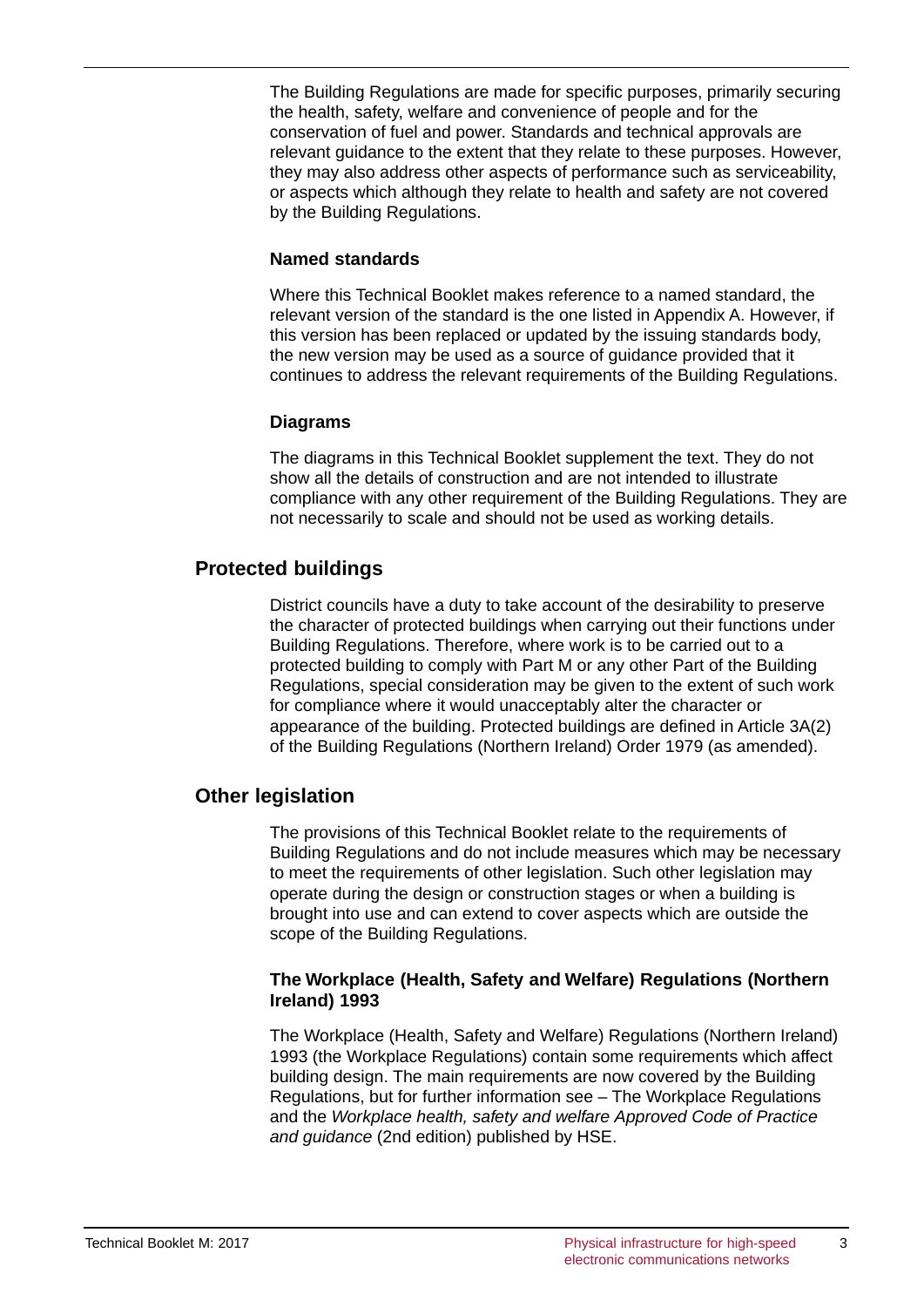#### **The Construction (Design and Management) Regulations (Northern Ireland) 2016**

The Construction (Design and Management) Regulations (Northern Ireland) 2016 impose requirements which affect building design. These include, amongst other things, the need for co-ordination, co-operation and communication between all parties in the construction process.

#### **Directive on measures to reduce the cost of deploying high-speed electronic communications networks**

Part M implements Article 8 (In-building physical infrastructure) and provides definitions from Article 2 (Definitions) of Directive 2014/61/EU of the European Parliament and of the Council of 15 May 2014 on measures to reduce the cost of deploying high-speed electronic communications networks.

The remainder of this Directive, which covers the wider network outside buildings, has been transposed under The Communications (Access to Infrastructure) Regulations 2016.

#### **Electronic Communications (Universal Services) Order 2003**

The Electronic Communications (Universal Services) Order 2003 implements requirements of Directive 2002/22/EC of the European Parliament and of the Council of 07 March 2002 on universal service and user s rights relating to electronic communications networks and services.

## **Further information**

Further information on infrastructure and cabling for broadband in homes is available in the following guides—

- (a) Publicly Available Specification (PAS) 2016 Next generation access for new build homes – Guide;
- (b) The NHBC Foundation s Guide NF67 The connected home Designing and building technology into today's new homes; and
- (c) Department for Communities and Local Government publication Data Ducting Infrastructure for New Homes – Guidance Note.

The publications above extend to cover aspects which are outside the scope of Part M requirements of the Building Regulations and this Technical Booklet.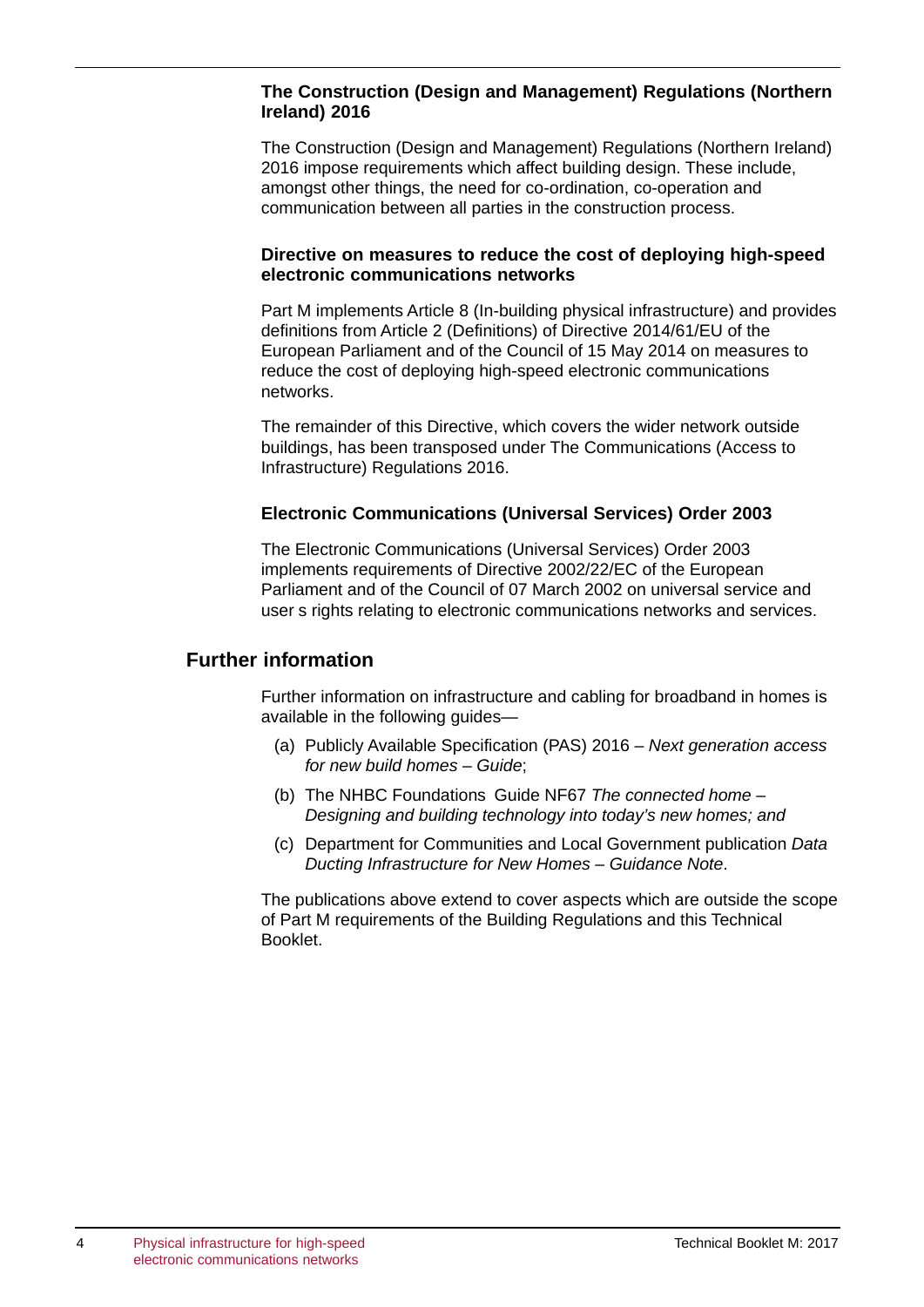Part M (comprising regulations 77A and 77B) of the Building Regulations, which sets out the requirements for physical infrastructure for high-speed electronic communications networks, has been replicated below for the convenience of the user of this Technical Booklet and is taken directly from the Building Regulations (Northern Ireland) 2012 (as amended) in operation at the date of publication of this Technical Booklet.

Any person who intends to demonstrate compliance with the Building Regulations by following the guidance given in this Technical Booklet is advised to ensure that the regulations below, are current on the date when plans are deposited or notices given to the district council.

As Part A (comprising regulations 1 to 21) of the Building Regulations sets out the Interpretation along with the procedural requirements relating to the application of the regulations, the Department advises that all Parts of the Building Regulations are read in conjunction with Part A of those regulations.

The Building Regulations (Northern Ireland) 2012 and any subsequent amendments may be viewed by following the links from the Department s website at "www.finance-ni.gov.uk/topics/building-regulations-and-energy-efficiency-buildings".

## PART M

Physical infrastructure for high-speed electronic communications networks

#### **Application and interpretation**

**77A.**—(1) Regulation 77B applies only to building work that consists of—

- (a) the erection of a building; or
- (b) major renovation works.

(2) Regulation 77B shall not apply to—

- (a) a building for which compliance with regulation 77B would unacceptably alter its character or appearance and which is—
	- (i) a protected building; or
	- (ii) a building being any monument for the time being subject to Part II of the Historic Monuments and Archaeological Objects (Northern Ireland) Order 1995(**a**);
- (b) a building situated in an isolated area where the prospect of high-speed connection is considered too remote to justify equipping the building with high-speed-ready inbuilding physical infrastructure or an access point; and
- (c) a building subject to major renovation works in which the cost of compliance with regulation 77B would be disproportionate to the benefit gained.
- (3) In this Part—

"Access point" means a physical point, located inside or outside the building, accessible to undertakings providing or authorised to provide public communications networks, where connection to the high-speed-ready in-building physical infrastructure is made available;

(**a**) S.I. 1995/1625 (N.I.9)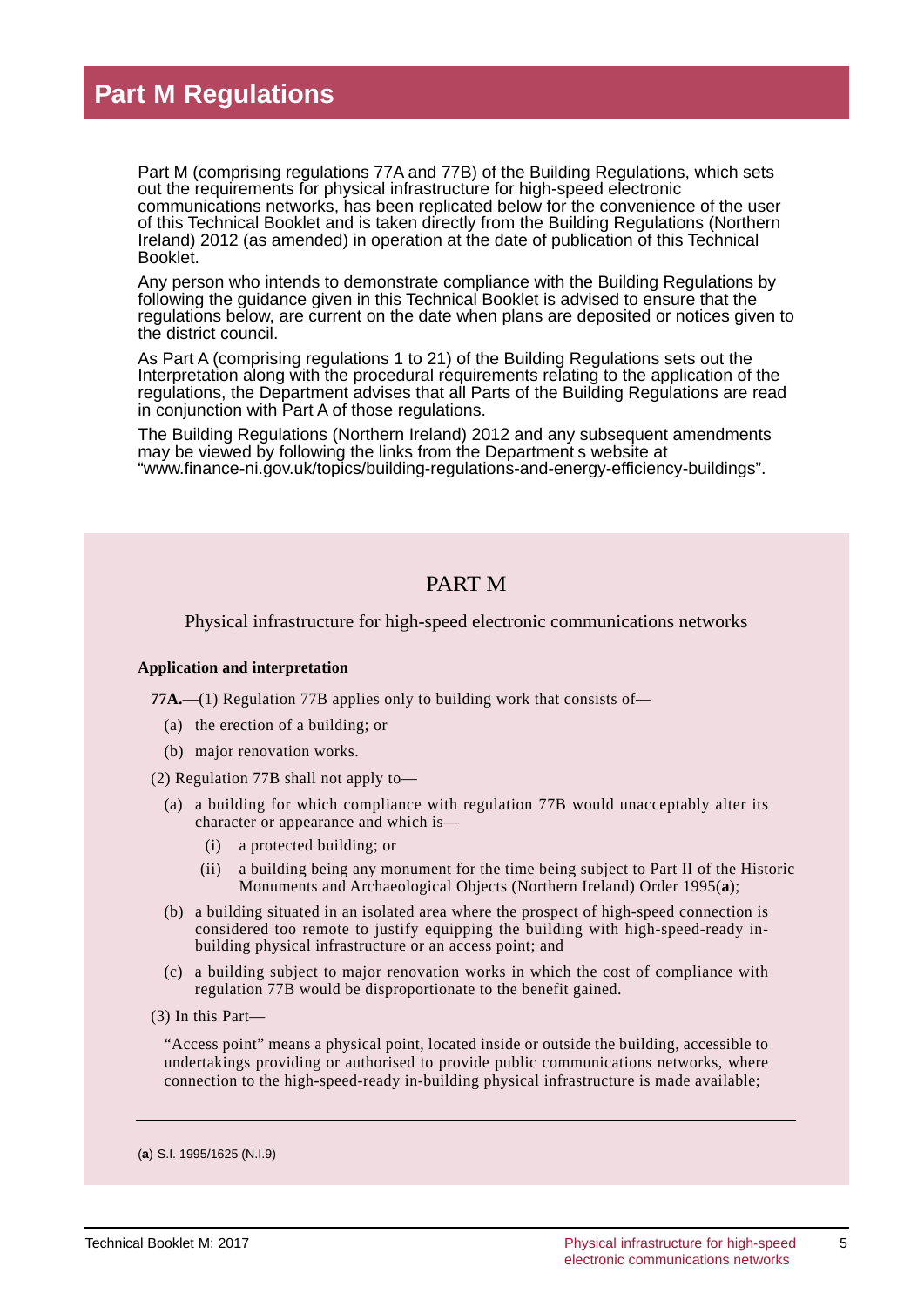"High-speed electronic communications network" means an electronic communication network which is capable of delivering broadband access services at speeds of at least 30 Mbps;

"High-speed-ready in-building physical infrastructure" means in-building physical infrastructure intended to host elements or enable delivery of high-speed electronic communications networks;

"In-building physical infrastructure" means physical infrastructure or installations at the end-user's location, including elements under joint ownership, intended to host wired and/or wireless access networks, where such access networks are capable of delivering electronic communications services and connecting the building access point with the network termination point;

"Major renovation works" means works at the end-user's location encompassing structural modifications of the entire in-building physical infrastructure or of a significant part of it;

"Network termination point" means the physical point at which a subscriber is provided with access to a public communications network; in the case of networks involving switching or routing, the network termination point is identified by means of a specific network address, which may be linked to a subscriber number or name;

"Protected building" has the meaning assigned to it by regulation 38 in Part F; and

"Public communications network" means an electronic communications network used wholly or mainly for the provision of electronic communications services available to the public which support the transfer of information between network termination points.

#### **In-building physical infrastructure**

**77B.**—(1) Building work shall be carried out so as to ensure that a building is adequately equipped with a high-speed-ready in-building physical infrastructure up to the network termination points.

(2) Where the building work concerns a multi-dwelling building, the building work shall be carried out so as to ensure that the building is adequately equipped with a common access point.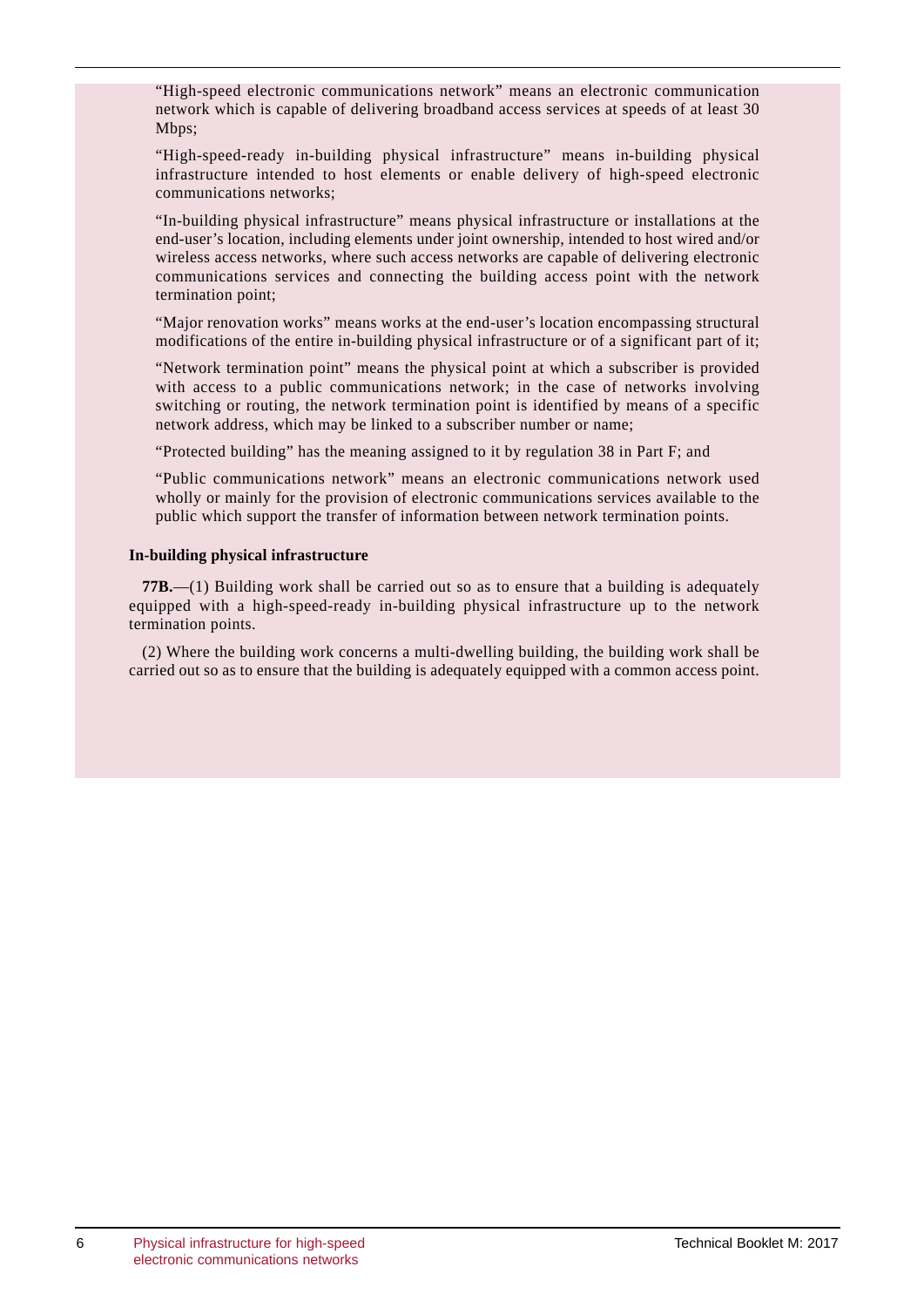## **In-building physical infrastructure**

#### **Performance**

0.1 It is the view of the Department that the requirements of regulation 77B in Part M will be met, when a building is suitably designed and constructed to facilitate the future installation of high-speed electronic communications networks up to each network termination point for each unit within a building.

#### **Introduction to provisions in Section 2**

0.2 The guidance in Section 2 is concerned with ensuring adequate in-building physical infrastructure is provided up to the network termination points. The in-building physical infrastructure should facilitate future installation of any future subscriber s choice of service provider technologies likely to be available in the area. Typically this will include copper and/or fibre-optic cables but should also include other technologies, such as provision through overhead lines, satellite or wireless delivery, where they are capable of delivering broadband speeds greater than 30 Mbps.

> Note – A standard copper telephone cable, when connected to a service provider s fibre network, can deliver broadband speeds up to 70 Mbps.

0.3 The guidance in Section 2 is also concerned with ensuring that multidwelling buildings are equipped with a common access point from which the in-building physical infrastructure is capable of serving all the dwellings within the building.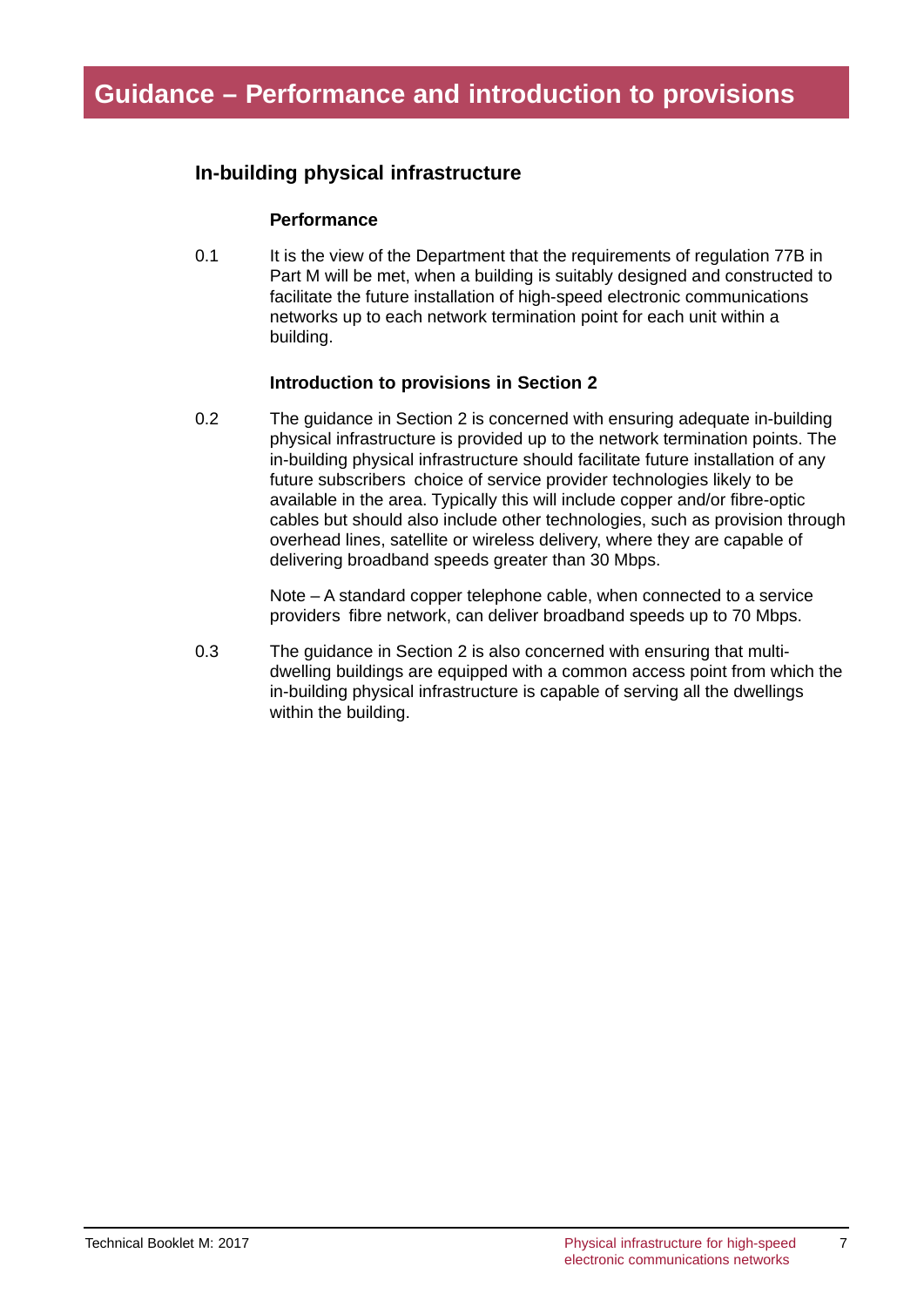## **Definitions**

1.1 In this Technical Booklet the following definitions apply –

**Access point** — has the meaning assigned to it by regulation 77A in Part M of the Building Regulations.

**Flat** — has the meaning assigned to it by regulation 2 in Part A of the Building Regulations.

**High-speed electronic communications network** — has the meaning assigned to it by regulation 77A in Part M of the Building Regulations.

**High-speed-ready in-building physical infrastructure** — has the meaning assigned to it by regulation 77A in Part M of the Building Regulations.

**In-building physical infrastructure** — has the meaning assigned to it by regulation 77A in Part M of the Building Regulations.

**Major renovation works** — has the meaning assigned to it by regulation 77A in Part M of the Building Regulations.

**Network termination point** — has the meaning assigned to it by regulation 77A in Part M of the Building Regulations.

**Public communications network** — has the meaning assigned to it by regulation 77A in Part M of the Building Regulations.

**Service provider** — means a provider of a public communications network capable of delivering high-speed broadband services (at speeds of at least 30 Mbps) to the building.

## **Application**

- 1.2 The guidance in this Technical Booklet relates to the requirements of regulation 77B. Regulation 77B(1) applies to all buildings and Regulation 77B(2) applies to multi-dwelling buildings. Regulation 77B applies through the application of Part A (Interpretation and general) and regulation 77A of the new Part M of the Building Regulations. Regulation 77A(2) provides for some particular occasions where regulation 77B does not apply.
- 1.3 In relation to regulation 77A(2)(b), an example of an isolated area where the prospect of a high-speed connection is considered too remote to justify equipping the building with high-speed-ready in-building physical infrastructure is one where –
	- (a) no duty is placed on a communications provider (under the Electronic Communications (Universal Service) Order 2003) to meet the full cost of installing a telephone line to the building; and
	- (b) satellite or other wireless high-speed services are all unavailable.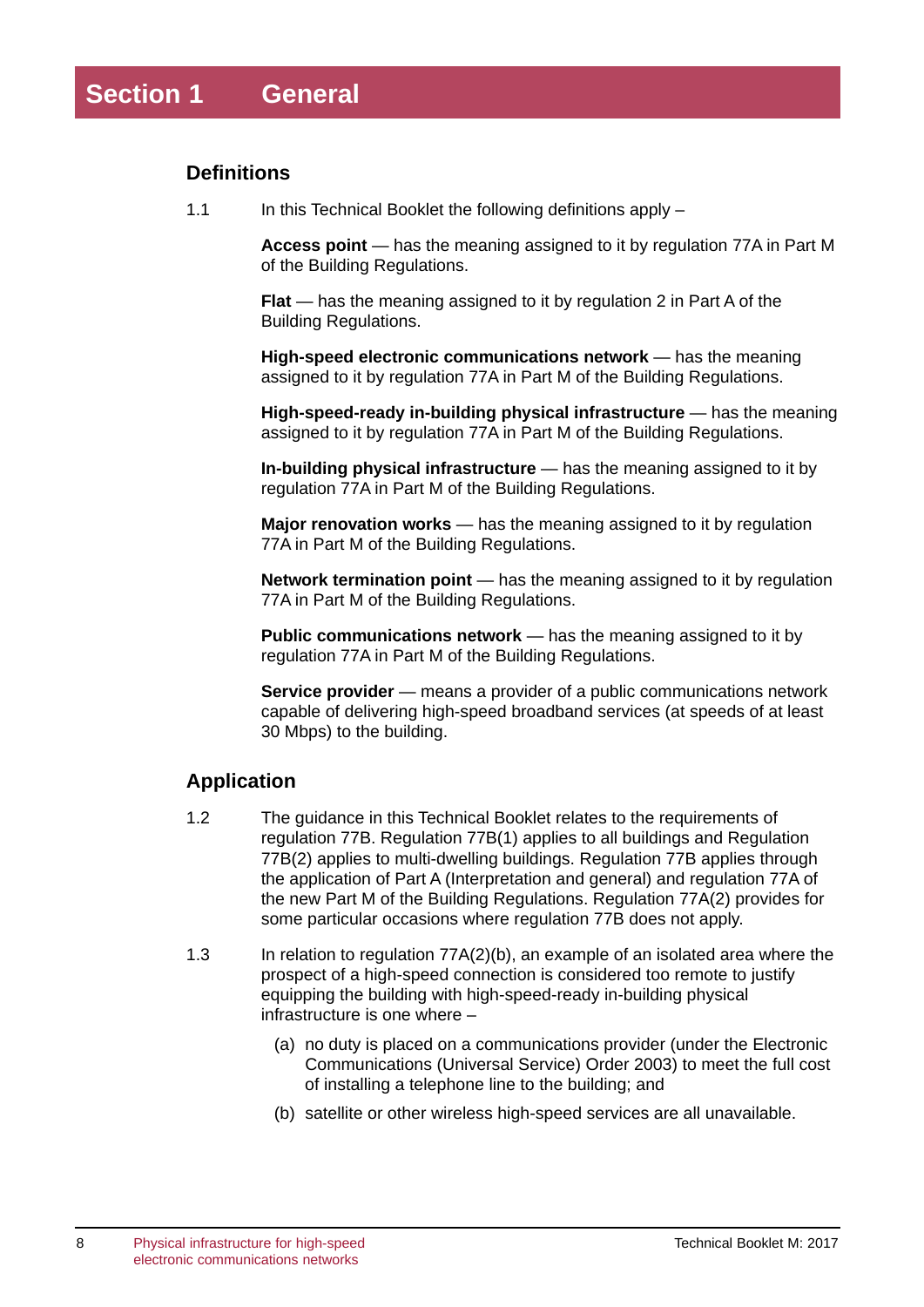1.4 In relation to regulation 77A(2)(c), an example of a case of major renovation works where the cost of compliance with regulation 77B would be disproportionate to the benefit gained, would be one where the applicant can clearly demonstrate to the district council that in the particular case, the cost of compliance would be unreasonable, taking into account the work required and the available alternative means of high-speed broadband delivery.

## **Multi-dwelling buildings**

- 1.5 Where a multi-dwelling building contains two or more flats, each of the flats should be regarded as a part of the multi-dwelling building and hence the building should comply with the requirement of regulation 77B(2). A common access point should be provided.
- 1.6 Terraced and semi-detached houses which have been designed to be maintained and to operate independently of one another should not be regarded as multi-dwelling buildings for the purposes of Part M and hence do not have to comply with regulation 77B(2). Separate access points may be provided for each house in such cases.

## **Major renovation works to existing buildings**

1.7 In relation to existing buildings, Part M requirements only apply where major renovation works are to take place. These works should involve the modification of a significant part, or all, of the entire in-building physical infrastructure and should be sufficient to normally require a building regulations application for requirements other than Part M of the Building Regulations.

## **Technical risks**

1.8 Building work should satisfy all of the requirements of the Building Regulations, however the requirements of Part C (Site preparation and resistance to contaminants and moisture), Part E (Fire safety), Part F (Conservation of fuel and power) and Part G (Resistance to the passage of sound) may be particularly effected by the application of the Part M requirements.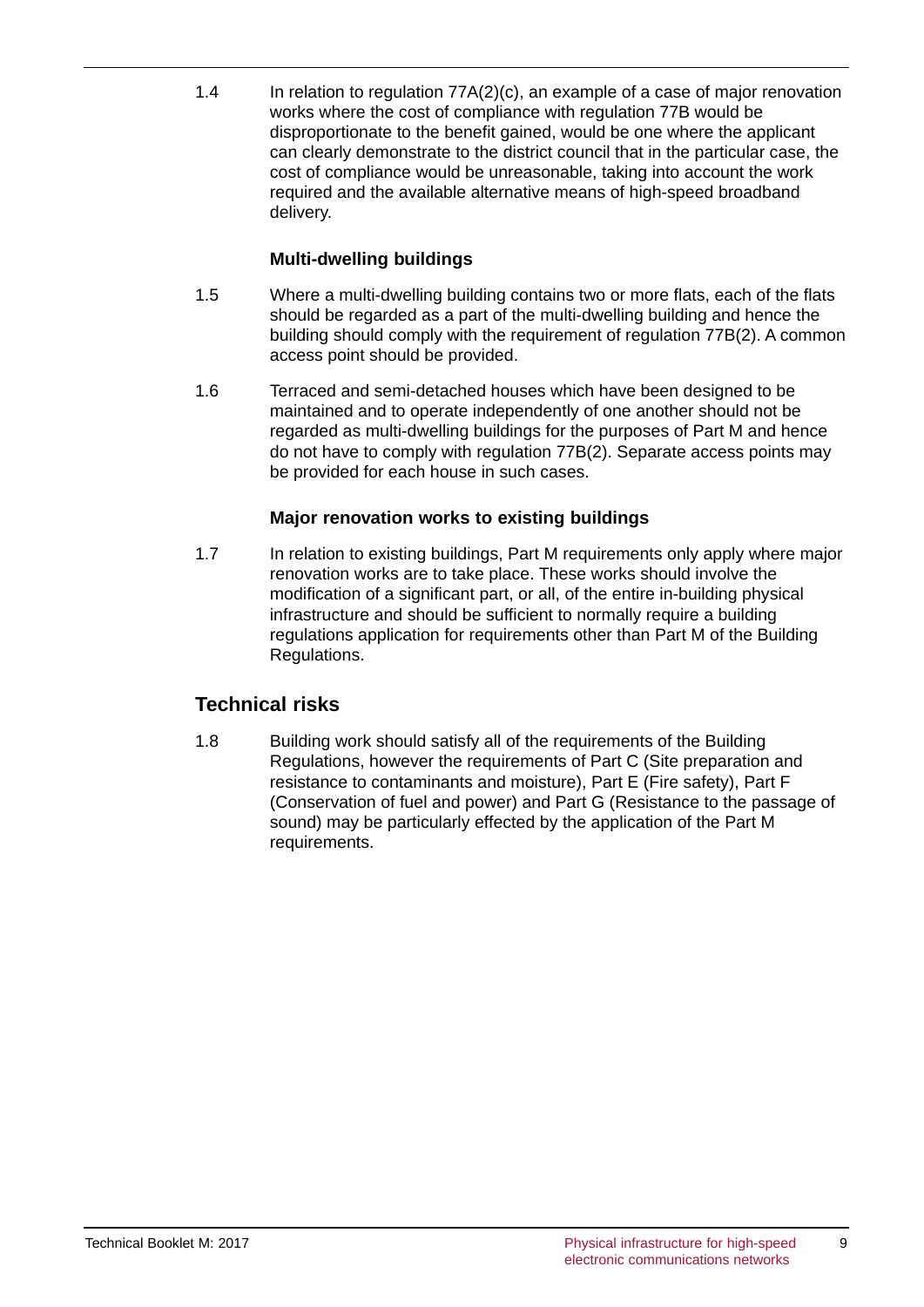## **Introduction**

2.1 Regulation 77B(1) requires high-speed-ready in-building physical infrastructure from the access point, at which service providers gain access to the infrastructure, up to the network termination points at which connections to a public communications network can be made in the future.

> It is not a requirement to provide any network cabling or equipment, or any in-building infrastructure that extends internally beyond the network termination point. Nor is it a requirement to provide any external or site-wide infrastructure beyond the access point.

2.2 Regulation 77B(2) requires multi-dwelling buildings to be equipped with a common access point which gives service providers access to high-speedready in-building physical infrastructure which is capable of serving all the dwellings within the building.

## **Location of points**

- 2.3 Building access points should be suitably located so that service providers in the area can readily access them.
- 2.4 A suitable location for at least one network termination point should be identified for each dwelling and each separate unit within a building.

## **In-building physical infrastructure**

2.5 Suitable physical infrastructure should be provided to connect each network termination point to the appropriate access point. The type, size and routing of ducting or cable tray should be designed to suit the technology that is or may be expected to be available to the building. Manufacturers specifications should also be referred to.

#### **Single unit buildings**

2.6 A possible arrangement for the physical infrastructure for a single unit building is shown in Diagram 2.1 and is applicable both to dwellings and buildings other than dwellings. A simple through-wall duct is provided to connect an access point on an outside wall with a network termination point inside the building. Publicly Available Specification (PAS) 2016 indicates that a 20mm electrical conduit should be suitable in the case of a dwelling. The duct may be sloped downwards to prevent rainwater ingress and be fitted with suitable temporary seals at both ends to allow easy access for cable installation.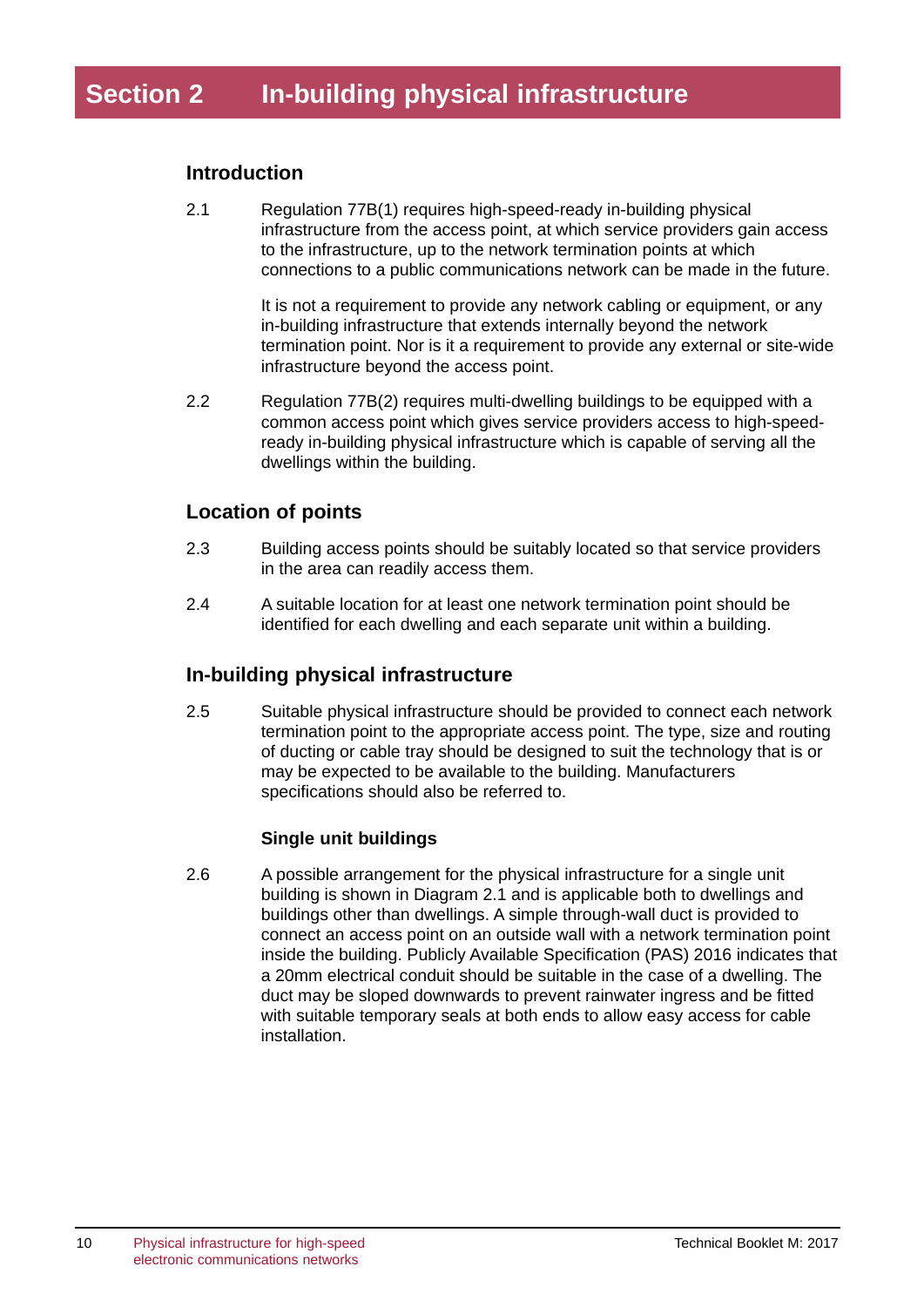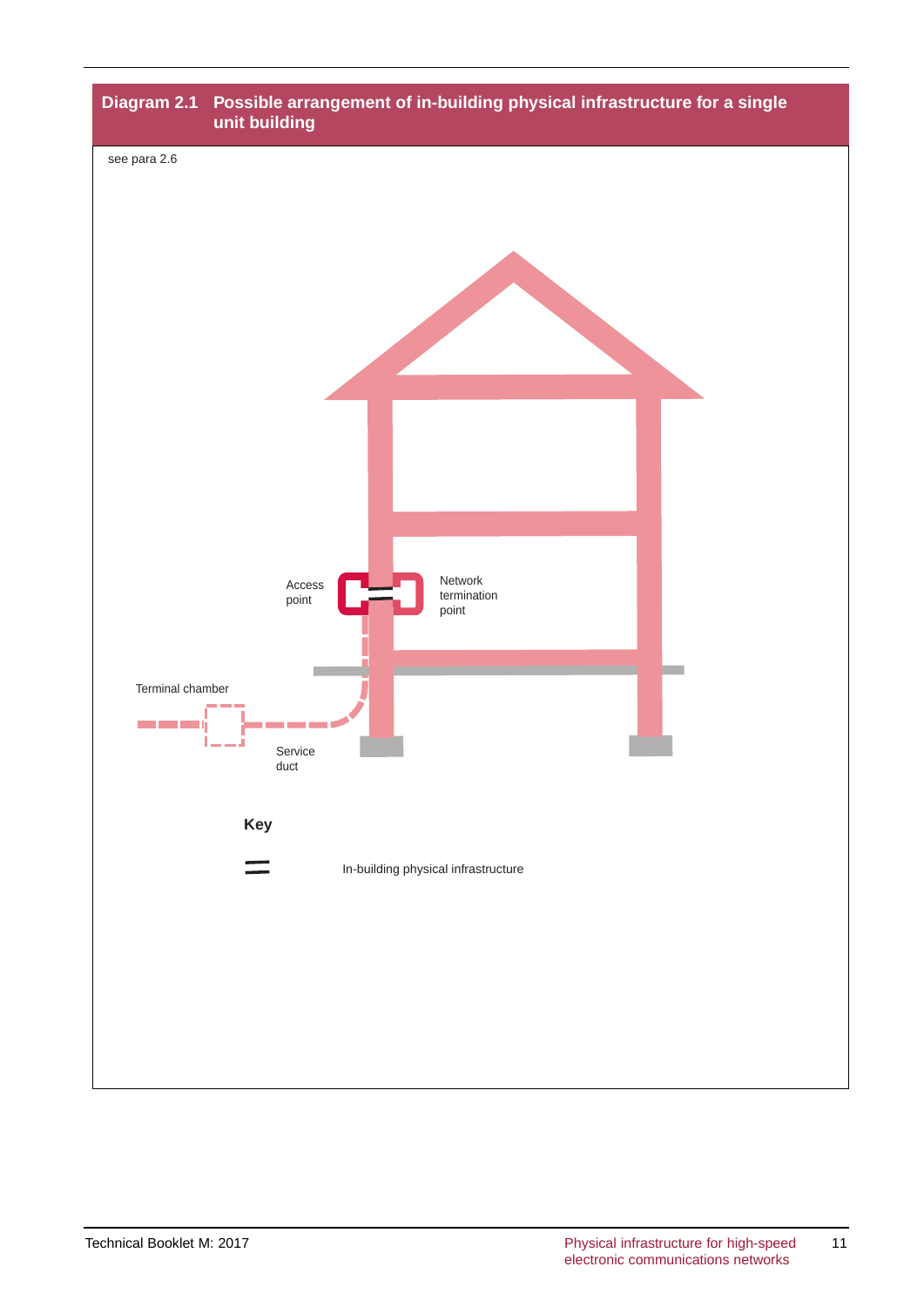## **Multi-unit buildings**

2.7 A multi-dwelling building should have a common access point, and dedicated vertical and horizontal service routes, so that service providers can make connections from the common access point to the network termination point for each dwelling within the building.

> A possible arrangement for the physical infrastructure for dwellings in a multi-dwelling building is shown in Diagram 2.2.

- 2.8 In-building physical infrastructure to individual units other than dwellings should also be provided. Such in-building physical infrastructure may use a common access point where it provides adequate capacity. Alternatively, such units may have entirely separate in-building physical infrastructure arrangements.
- 2.9 In-building physical infrastructure should be sufficiently accessible from within each unit or from commonly accessible service areas so that future installers of cabling should not require access to other privately controlled parts of the building.

## **Other broadband delivery technologies**

2.10 The design of the in-building physical infrastructure should take account of other delivery technologies such as satellite, wireless or overhead lines where there is evidence that they could meet the required network speed of 30 Mbps.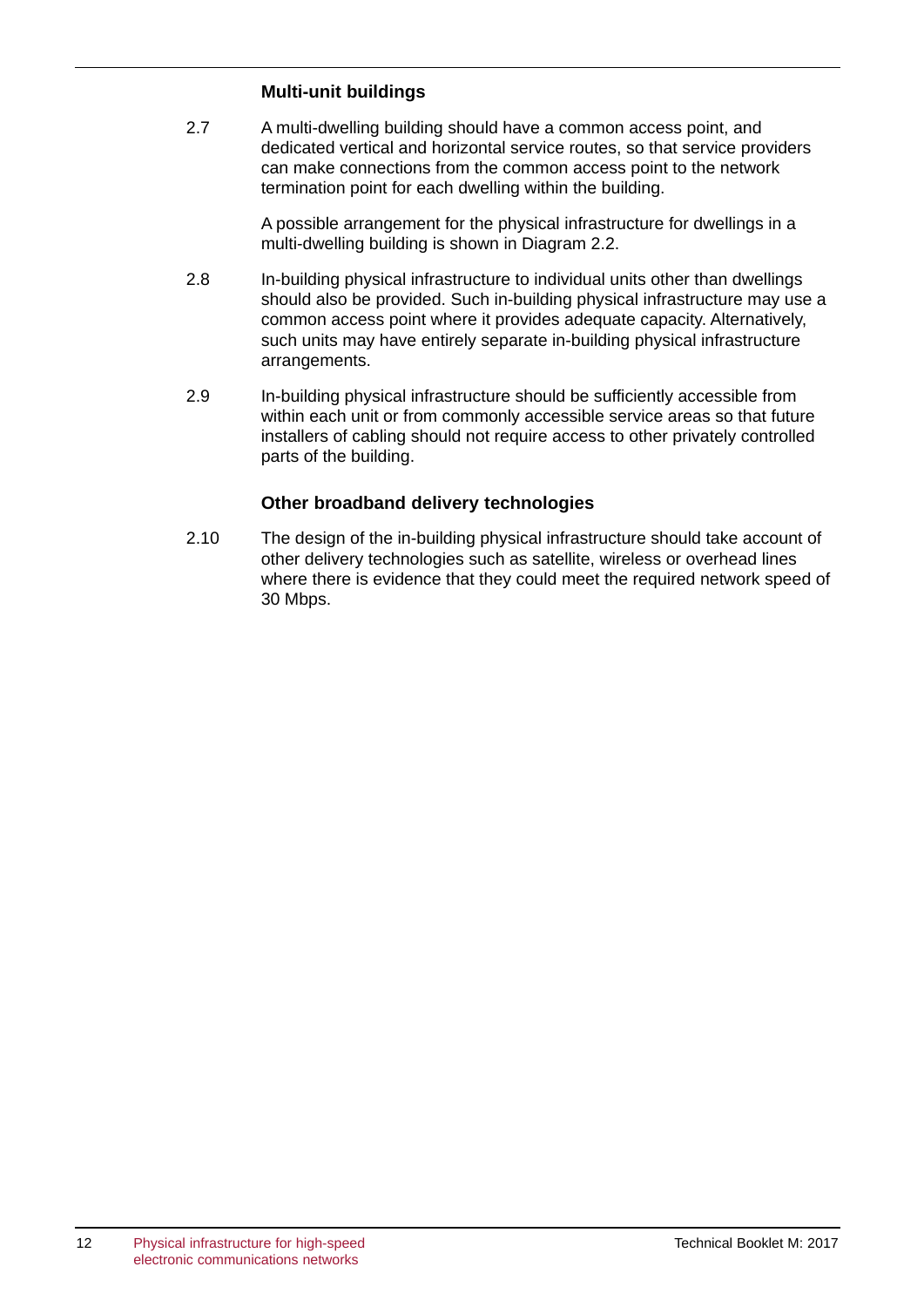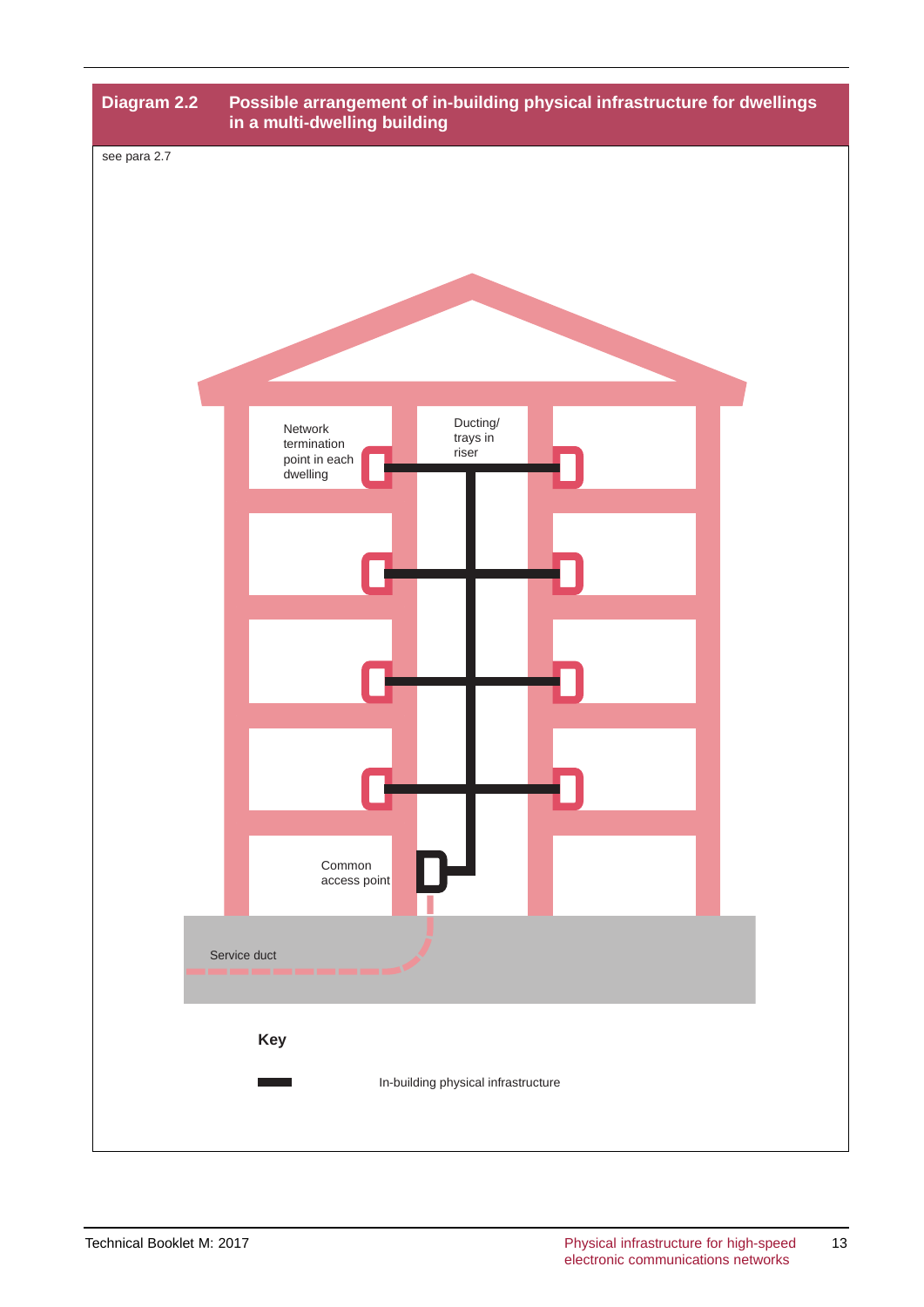PAS 2016: 2010 Next generation access for new build homes – Guide. Publicly Available Specification produced by BIS and the British Standards Institution (BSI) (December 2010).

NHBC Foundation guide NF67 – The connected home: Designing and building technology into today s new homes (January 2016).

Department for Communities and Local Government publication – Data Ducting Infrastructure for New Homes – Guidance Note (2008).